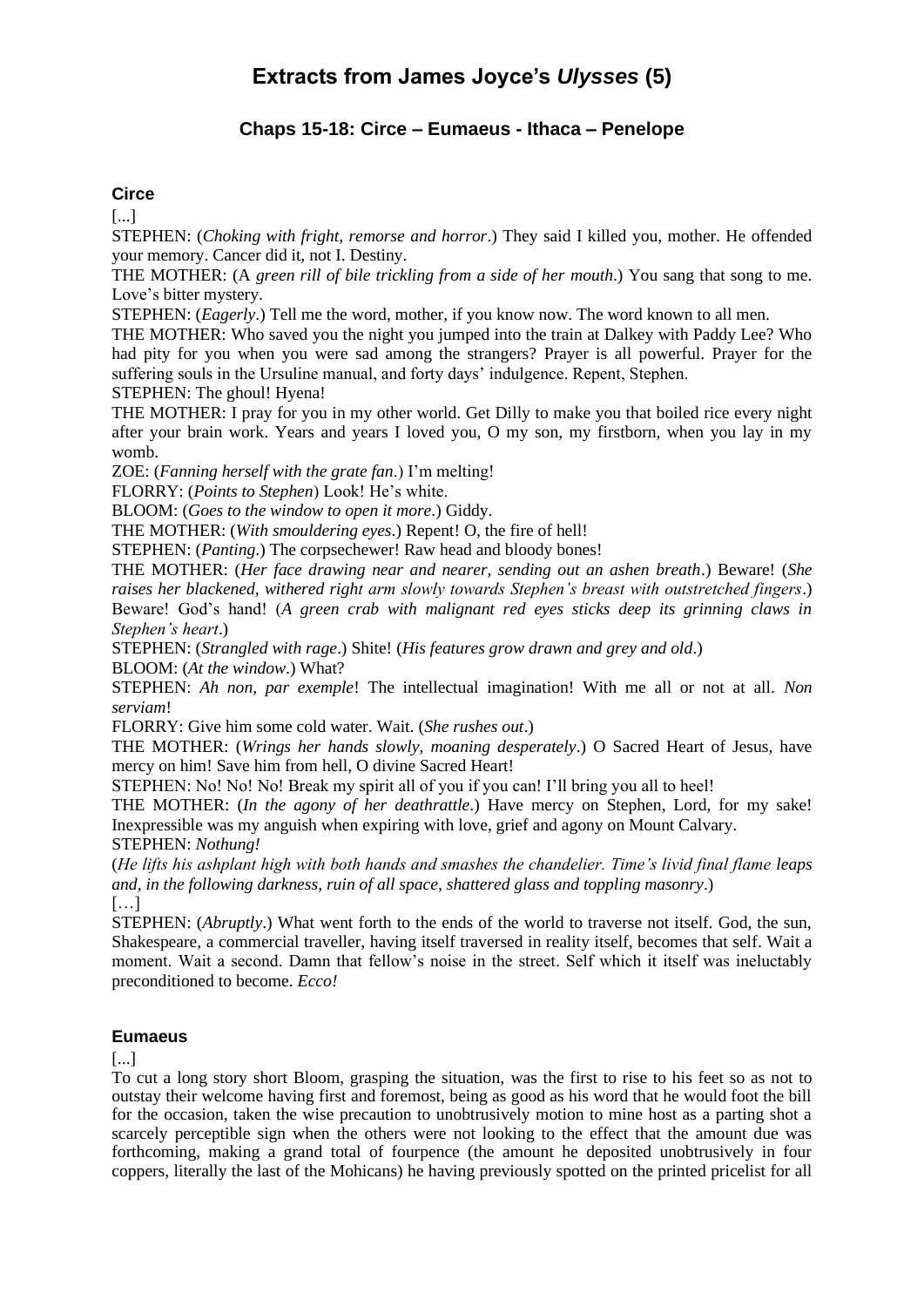who ran to read opposite to him in unmistakable figures, coffee 2d., confectionery do., and honestly well worth twice the money once in a way, as Wetherup used to remark. — Come, he counselled, to close the *séance*.

Seeing that the ruse worked and the coast was clear, they left the shelter or shanty together and the *élite* society of oil skin and company whom nothing short Of an earthquake would move out of their *dolce far niente*. Stephen, who confessed to still feeling poorly and fagged out, paused at the, for a moment… the door to…

— One thing I never understood, he said, to be original on the spur of the moment, why they put tables upside down at night, I mean chairs upside down on the tables In cafes.

To which impromptu the never failing Bloom replied without a moment's hesitation, saying straight off:

— To sweep the floor in the morning.

So saying he skipped around nimbly, considering frankly, at the same time apologetic, to get on his companion's right, a habit of his, by the by, the right side being, in classical idiom, his tender Achilles. The night air was certainly now a treat to breathe though Stephen was a bit weak on his pins. — It will (the air) do you good, Bloom said, meaning also the walk, in a moment. The only thing is to walk then you'll feel a different man. It's not far. Lean on me.

Accordingly he passed his left arm in Stephen's right and led him on accordingly.

— Yes, Stephen said uncertainly, because he thought he felt a strange kind of flesh of a different man approach him, sinewless and wobbly and all that.

Anyhow, they passed the sentrybox with stones, brazier, etc. where the municipal supernumerary, ex-Gumley, was still to all intents and purposes wrapped in the arms of Murphy, as the adage has it, dreaming of fresh fields and pastures new. And *apropos* of coffin of stones, the analogy was not at all bad, as it was in fact a stoning to death on the part of seventytwo out of eighty odd constituencies that ratted at the time of the split and chiefly the belauded peasant class, probably the selfsame evicted tenants he had put in their holdings.

#### **Ithaca**

[...]

What preceding series?

Assuming Mulvey to be the first term of his series, Penrose, Bartell d'Arcy, professor Goodwin, Julius Mastiansky, John Henry Menton, Father Bernard Corrigan, a farmer at the Royal Dublin Society's Horse Show, Maggot O'Reilly, Matthew Dillon, Valentine Blake Dillon (Lord Mayor of Dublin), Christopher Callinan, Lenehan, an Italian organgrinder, an unknown gentleman in the Gaiety Theatre, Benjamin Dollard, Simon Dedalus, Andrew (Pisser) Burke, Joseph Cuffe, Wisdom Hely, Alderman John Hooper, Dr Francis Brady, Father Sebastian of Mount Argus, a bootblack at the General Post Office, Hugh E. (Blazes) Boylan and so each and so on to nolast term.

What were his reflections concerning the last member of this series and late occupant of the bed? Reflections on his vigour (a bounder), corporal proportion (a billsticker), commercial ability (a bester), impressionability (a boaster). Why for the observer impressionability in addition to vigour, corporal proportion and commercial ability? Because he had observed with augmenting frequency in the preceding members of the same series the same concupiscence, inflammably transmitted first with alarm, then with understanding, then with desire, finally with fatigue, with alternating symptoms of epicene comprehension and apprehension.

With what antagonistic sentiments were his subsequent reflections affected? Envy, jealousy, abnegation, equanimity.

#### Envy?

Of a bodily and mental male organism specially adapted for the superincumbent posture of energetic human copulation and energetic piston and cylinder movement necessary for the complete satisfaction of a constant but not acute concupiscence resident in a bodily and mental female organism, passive but not obtuse.

Jealousy?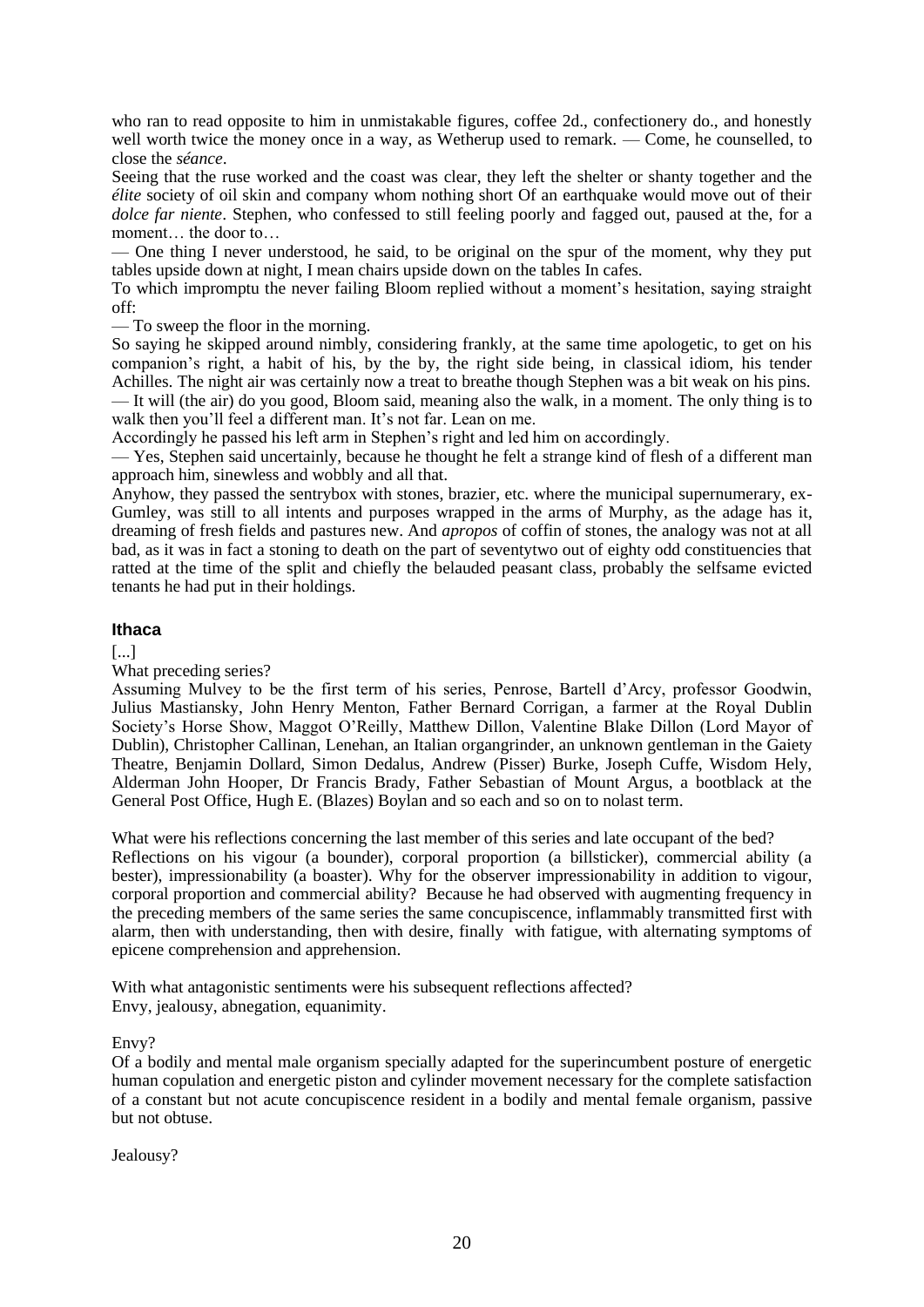Because a nature full and volatile in its free state, was alternately the agent and reagent of attraction. Because action between agents and reagents at all instants varied, with inverse proportion of increase and decrease, with incessant circular extension and radial reentrance. Because the controlled contemplation of the fluctuation of attraction produced, if desired, a fluctuation of pleasure.

#### Abnegation?

In virtue of a) acquaintance initiated in September 1903 in the establishment of George Mesias, merchant tailor and outfitter, 5 Eden Quay, b) hospitality extended and received in kind, reciprocated and reappropriated in person, c) comparative youth subject to impulses of ambition and magnanimity, colleagual altruism and amorous egoism, d) extraracial attraction, intraracial inhibition, supraracial prerogative, e) an imminent provincial musical tour, common current expenses, net proceeds divided.

#### Equanimity?

As natural as any and every natural act of a nature expressed or understood executed in natured nature by natural creatures in accordance with his, her and their natured natures, of dissimilar similarity. As not as calamitous as a cataclysmic annihilation of the planet in consequence of collision with a dark sun. As less reprehensible than theft, highway robbery, cruelty to children and animals, obtaining money under false pretences, forgery, embezzlement, misappropriation of public money, betrayal of public trust, malingering, mayhem, corruption of minors, criminal libel, blackmail, contempt of court, arson, treason, felony, mutiny on the high seas, trespass, burglary, jailbreaking, practice of unnatural vice, desertion from armed forces in the field, perjury, poaching, usury, intelligence with the king's enemies, impersonation, criminal assault, manslaughter, wilful and premeditated murder. As not more abnormal than all other altered processes of adaptation to altered conditions of existence, resulting in a reciprocal equilibrium between the bodily organism and its attendant circumstances, foods, beverages, acquired habits, indulged inclinations, significant disease. As more than inevitable, irreparable.

#### Why more abnegation than jealousy, less envy than equanimity?

From outrage (matrimony) to outrage (adultery) there arose nought but outrage (copulation) yet the matrimonial violator of the matrimonially violated had not been outraged by the adulterous violator of the adulterously violated.

#### What retribution, if any?

Assassination, never, as two wrongs did not make one right. Duel by combat, no. Divorce, not now. Exposure by mechanical artifice (automatic bed) or individual testimony (concealed ocular witness), not yet. Suit for damages by legal influence or simulation of assault with evidence of injuries sustained (selfinflicted), not impossibly. If any, positively, connivance, introduction of emulation (material, a prosperous rival agency of publicity: moral, a successful rival agent of intimacy), depreciation, alienation, humiliation, separation protecting the one separated from the other, protecting separator from both.

By what reflections did he, a conscious reactor against the void incertitude, justify to himself his sentiments?

The preordained frangibility of the hymen, the presupposed intangibility of the thing in itself: the incongruity and disproportion between the selfprolonging tension of the thing proposed to be done and the selfabbreviating relaxation of the thing done: the fallaciously inferred debility of the female, the muscularity of the male: the variations of ethical codes: the natural grammatical transition by inversion involving no alteration of sense of an aorist preterite proposition (parsed as masculine subject, monosyllabic onomatopœic transitive verb with direct feminine object) from the active voice into its correlative aorist preterite proposition (parsed as female subject, auxiliary verb and quasimonosyllabic onomatopœic past particle with complimentary masculine agent) in the passive voice: the continued product of seminators by generation: the continual production of semen by distillation: the futility of triumph or protest or vindication: the inanity of extolled virtue: the lethargy of nescient matter: the apathy of the stars.

In what final satisfaction did these antagonistic sentiment and reflections, reduced to their simplest forms, converge?